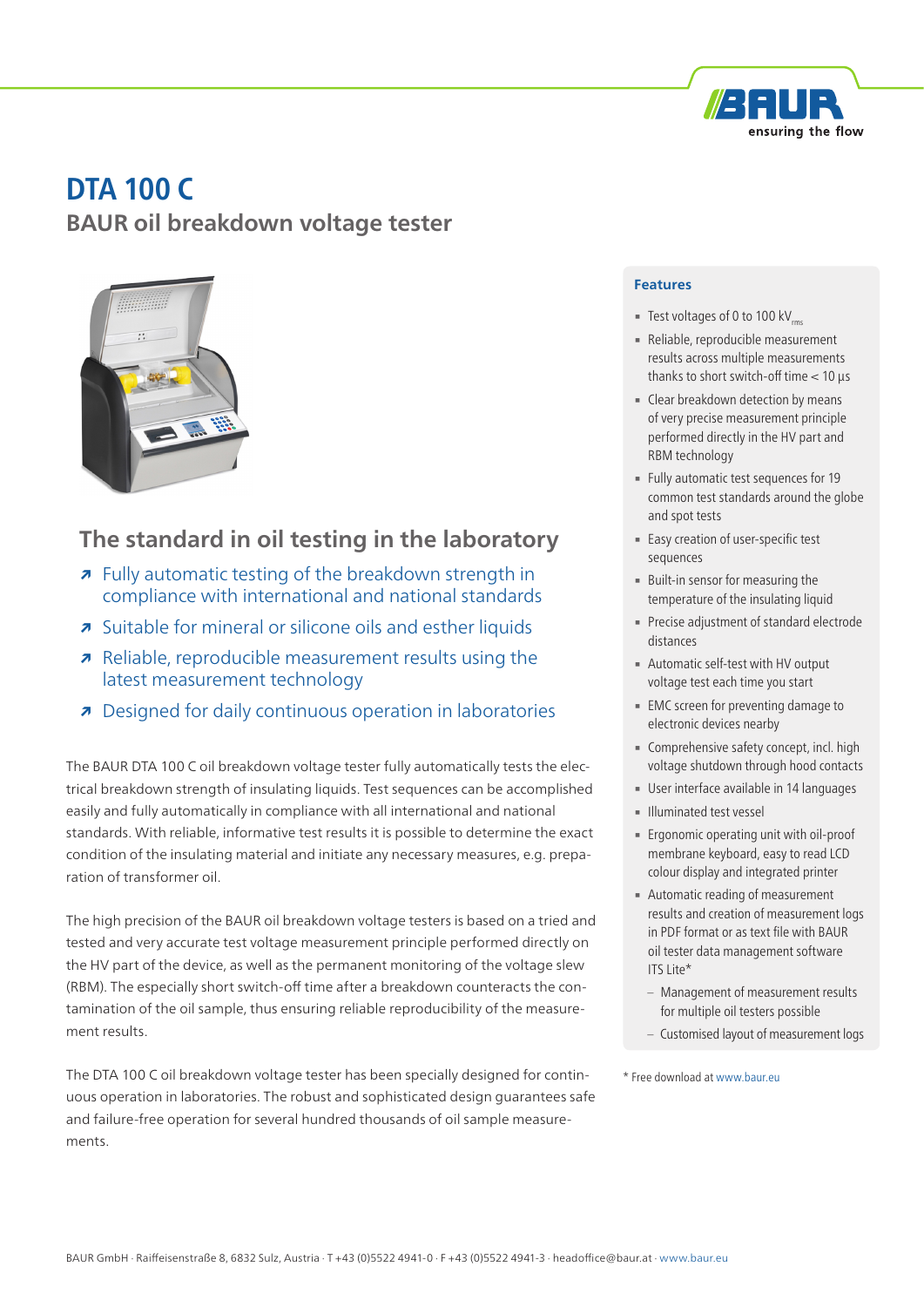

## **Technical data**

| General                           |                                                                                                                                              |
|-----------------------------------|----------------------------------------------------------------------------------------------------------------------------------------------|
| Input voltage                     | $90 - 264$ V (50/60 Hz)                                                                                                                      |
| Power consumption                 | Max. 70 VA                                                                                                                                   |
| Display                           | Colour LCD (approx. 3.5"),<br>screen resolution 320 x 240 pixels                                                                             |
| Data interface                    | $\blacksquare$ USB 2.0 (type B plug)                                                                                                         |
|                                   | BAUR Report Manager external<br>USB interface (type A plug)                                                                                  |
| Printer                           | Matrix printer, 24 characters,<br>57 mm plain paper                                                                                          |
| Ambient temperature (operational) | $-10^{\circ}$ C to $+55^{\circ}$ C                                                                                                           |
| Storage temperature               | $-20^{\circ}$ C to $+60^{\circ}$ C                                                                                                           |
| Humidity                          | Non-condensing                                                                                                                               |
| Dimensions (W x H x D)            | 545 x 458 x 380 mm (closed)<br>545 x 770 x 461 mm (open)                                                                                     |
| Weight                            | Approx. 39 kg                                                                                                                                |
| Degree of protection              | IP32                                                                                                                                         |
| Safety and EMC                    | CE compliant in accordance with<br>Low Voltage Directive (2014/35/EU),<br>EMC Directive (2014/30/EU),<br>Environmental testing EN 60068-2-ff |
| Software available in             | English, Chinese (CN), Chinese (TW),<br>Czech, Dutch, French, German,<br>Italian, Korean, Polish, Portuguese,<br>Russian, Spanish, Turkish   |

| <b>Insulating oil testing</b>                       |                                                                                                                                                                                                                                                                                                                                                                         |
|-----------------------------------------------------|-------------------------------------------------------------------------------------------------------------------------------------------------------------------------------------------------------------------------------------------------------------------------------------------------------------------------------------------------------------------------|
| Output voltage                                      | $0 - 100$ kV <sub>rms</sub> symmetrical                                                                                                                                                                                                                                                                                                                                 |
| Voltage slew rate                                   | $0.5 - 10$ kV/s                                                                                                                                                                                                                                                                                                                                                         |
| Switch-off time                                     | $<$ 10 $\mu$ s                                                                                                                                                                                                                                                                                                                                                          |
| Voltage slew monitoring                             | Real Breakdown Monitoring (RBM)                                                                                                                                                                                                                                                                                                                                         |
| Accuracy                                            | $0 - 100$ kV + 1 kV                                                                                                                                                                                                                                                                                                                                                     |
| Resolution                                          | $0.1$ kV                                                                                                                                                                                                                                                                                                                                                                |
| Internal temperature recording of<br>the oil sample | $0 - 99^{\circ}C$                                                                                                                                                                                                                                                                                                                                                       |
| Temperature resolution                              | $1^{\circ}$ C                                                                                                                                                                                                                                                                                                                                                           |
| Test standards                                      | ASTM D1816:2012 1 mm,<br>ASTM D1816:2012 2 mm.<br>ASTM D1816/97,<br>ASTM D877/D877M:2013 PA.<br>ASTM D877/D877M:2013 PB,<br>BS EN 60156, CEI EN 60156,<br>CSSR RVHP:1985, IEC 60156:2018,<br>IEC 60156:2018 Annex A,<br>IRAM 2341:1972, JIS C2101:1999,<br>PN 77/E-04408, SEV EN 60156,<br>UNE EN 60156, NF EN 60156,<br>SABS EN 60156, VDE 0370-5:1996,<br>AS 1767 2.1 |
| User-specific test sequences                        | 10                                                                                                                                                                                                                                                                                                                                                                      |